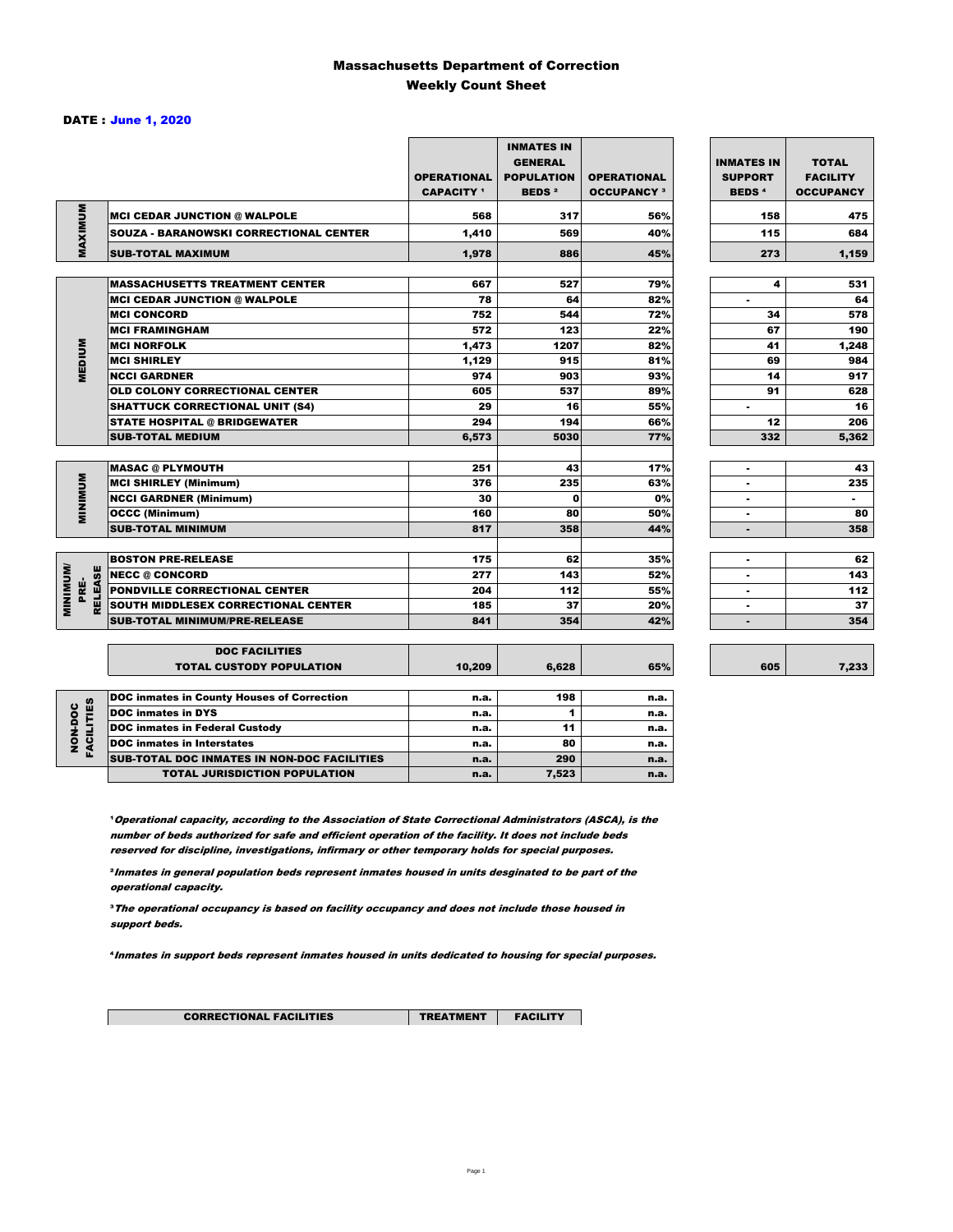### Massachusetts Department of Correction Weekly Count Sheet

| <b>HOSPITAL MISSION</b>             | <b>BEDS</b> | <b>OCCUPANCY</b> |
|-------------------------------------|-------------|------------------|
| <b>SHATTUCK CORRECTIONAL UNIT</b>   | 29          | 16               |
| <b>STATE HOSPITAL @ BRIDGEWATER</b> | 372         | 194              |
| <b>TOTAL</b>                        | 401         | 210              |

|                                                                | <b>FACILITY</b>  |
|----------------------------------------------------------------|------------------|
| <b>DOC INMATES IN COUNTY FACILITIES</b>                        | <b>OCCUPANCY</b> |
| <b>BARNSTABLE COUNTY</b>                                       |                  |
| <b>BERKSHIRE COUNTY</b>                                        | 5                |
| <b>BRISTOL COUNTY</b>                                          |                  |
| <b>DUKES COUNTY</b>                                            | Ω                |
| <b>ESSEX COUNTY</b>                                            | 3                |
| <b>FRANKLIN COUNTY</b>                                         | 10               |
| <b>HAMPDEN COUNTY*</b>                                         | 121              |
| <b>HAMPSHIRE COUNTY</b>                                        | 9                |
| <b>MIDDLESEX COUNTY</b>                                        | -                |
| <b>NORFOLK COUNTY</b>                                          | ۰                |
| <b>PLYMOUTH COUNTY</b>                                         | 49               |
| <b>SUFFOLK COUNTY</b>                                          | 1                |
| <b>WORCESTER COUNTY</b>                                        | Ω                |
| <b>TOTAL</b>                                                   | 198              |
| *Note* Hampden County has 53 Section 35 inmates (Stoney Brook) |                  |
|                                                                | <b>EACH ITV</b>  |

| <b>DOC INMATES IN OTHER FACILITIES</b> | <b>FACILITY</b><br><b>OCCUPANCY</b> |
|----------------------------------------|-------------------------------------|
| <b>FEDERAL BUREAU OF PRISONS</b>       |                                     |
| <b>DYS</b>                             |                                     |
| <b>INTERSTATES</b>                     | 80                                  |
| <b>TOTAL</b>                           |                                     |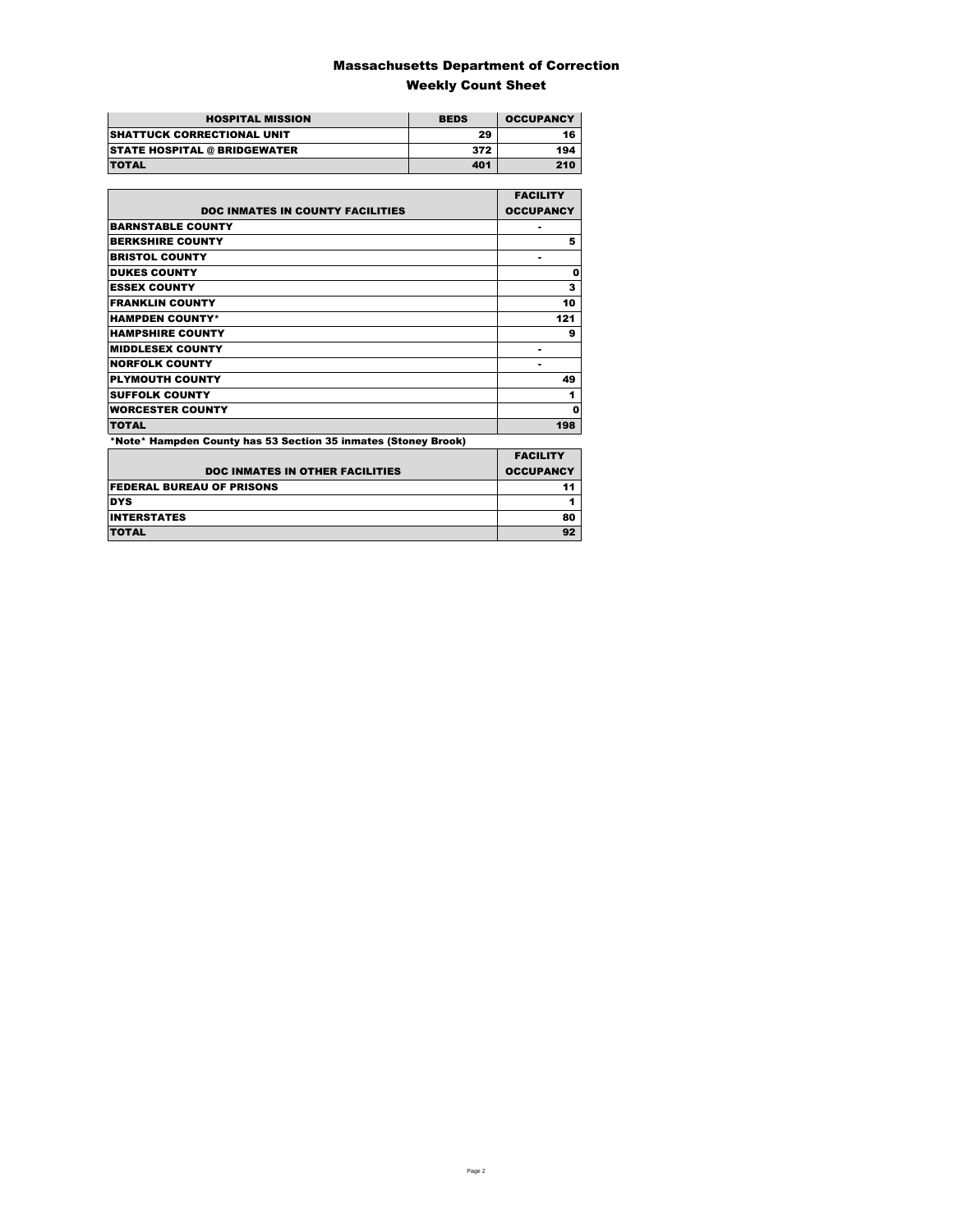#### **06/01/20**

| <b>COUNTY</b>                           | <b>SECURITY LEVEL</b>                 |                                  |                                 |                            |                                |                               |                                 |                               |                                     |                      | <b>TOTAL</b>                  |                          |
|-----------------------------------------|---------------------------------------|----------------------------------|---------------------------------|----------------------------|--------------------------------|-------------------------------|---------------------------------|-------------------------------|-------------------------------------|----------------------|-------------------------------|--------------------------|
| <b>BARNSTABLE</b>                       | <b>TYPE</b>                           | <b>MAXIMUM</b>                   |                                 |                            | <b>MEDIUM</b>                  |                               | <b>MINIMUM</b>                  |                               | <b>PRE-RELEASE</b>                  |                      | <b>TOTAL</b>                  |                          |
|                                         |                                       | <b>MALE</b>                      | <b>FEMALE</b>                   | <b>MALE</b>                | <b>FEMALE</b>                  | <b>MALE</b>                   | <b>FEMALE</b>                   | <b>MALE</b>                   | <b>FEMALE</b>                       | <b>MALE</b>          | <b>FEMALE</b>                 | <b>FACILITY</b>          |
|                                         | <b>COUNTY</b>                         | $\mathbf 0$                      | $\mathbf 0$                     | 84                         | 8                              | $\mathbf{0}$                  | 0                               | $\mathbf{0}$                  | $\overline{0}$                      | 84                   | 8                             | 92                       |
| <b>HOUSE OF</b>                         | <b>STATE</b>                          | $\mathbf{0}$                     | $\mathbf{0}$                    | 0                          | $\mathbf 0$                    | $\overline{0}$                | $\overline{0}$                  | $\mathbf 0$                   | $\overline{0}$                      | $\mathbf 0$          | 0                             | $\mathbf 0$              |
| <b>CORRECTION</b>                       | <b>FEDERAL</b>                        | $\mathbf 0$<br>$\overline{0}$    | $\mathbf 0$                     | 0                          | $\mathbf 0$<br>8               | 0<br>$\mathbf 0$              | $\mathbf 0$                     | $\mathbf 0$                   | 0                                   | $\pmb{0}$            | 0                             | $\mathbf 0$              |
|                                         | <b>TOTAL</b><br><b>COUNTY</b>         | $\mathbf 0$                      | $\mathbf{0}$<br>$\overline{0}$  | 84<br>81                   | 5                              | $\Omega$                      | $\mathbf 0$<br>$\mathbf 0$      | $\mathbf{0}$<br>$\mathbf{0}$  | $\mathbf 0$<br>$\overline{0}$       | 84<br>81             | 8<br>5                        | 92<br>86                 |
| JAIL                                    | <b>OTHER COUNTY</b>                   | $\mathbf{0}$                     | $\mathbf 0$                     | 0                          | $\mathbf 0$                    | $\overline{0}$                | $\overline{0}$                  | $\Omega$                      | $\overline{0}$                      | $\mathbf 0$          | 0                             | $\pmb{0}$                |
|                                         | FEDERAL                               | $\mathbf 0$                      | $\mathbf 0$                     | $\Omega$                   | $\mathbf 0$                    | $\Omega$                      | $\overline{0}$                  | $\Omega$                      | $\overline{0}$                      | $\mathbf 0$          | 0                             | $\mathbf 0$              |
|                                         | <b>TOTAL</b>                          | $\overline{0}$                   | $\Omega$                        | 81                         | 5                              | $\Omega$                      | $\overline{0}$                  | $\Omega$                      | $\overline{0}$                      | 81                   | 5                             | 86                       |
|                                         | <b>FACILITY TOTAL</b>                 | 0                                | $\bf{0}$                        | 165                        | 13                             | 0                             | 0                               | 0                             | 0                                   | 165                  | 13                            | 178                      |
|                                         |                                       |                                  |                                 |                            |                                |                               |                                 |                               |                                     |                      |                               |                          |
| <b>BERKSHIRE</b>                        | <b>TYPE</b>                           | <b>MALE</b>                      | <b>MAXIMUM</b><br><b>FEMALE</b> | <b>MALE</b>                | <b>MEDIUM</b><br><b>FEMALE</b> | <b>MALE</b>                   | <b>MINIMUM</b><br><b>FEMALE</b> | <b>MALE</b>                   | <b>PRE-RELEASE</b><br><b>FEMALE</b> | <b>MALE</b>          | <b>TOTAL</b><br><b>FEMALE</b> | <b>FACILITY</b>          |
|                                         | <b>COUNTY</b>                         | $\mathbf 0$                      | $\mathbf 0$                     | 61                         | 0                              | 0                             | $\mathbf{0}$                    | $\mathbf{0}$                  | $\mathbf{0}$                        | 61                   | 0                             | 61                       |
| <b>HOUSE OF</b>                         | <b>STATE</b>                          | $\mathbf{0}$                     | $\mathbf 0$                     | 5                          | $\mathbf 0$                    | $\mathbf{0}$                  | $\mathbf 0$                     | $\mathbf{0}$                  | $\overline{0}$                      | 5                    | $\mathbf{0}$                  | 5                        |
| <b>CORRECTION</b>                       | <b>FEDERAL</b>                        | $\overline{0}$                   | $\mathbf 0$                     | 1                          | $\mathbf 0$                    | 0                             | $\overline{0}$                  | $\mathbf{0}$                  | $\overline{0}$                      | $\mathbf{1}$         | $\mathbf 0$                   | 1                        |
|                                         | <b>TOTAL</b>                          | $\overline{0}$                   | $\overline{0}$                  | 67                         | $\mathbf 0$                    | $\mathbf 0$                   | $\overline{0}$                  | $\mathbf{0}$                  | $\overline{0}$                      | 67                   | $\overline{0}$                | 67                       |
|                                         | <b>COUNTY</b>                         | $\overline{0}$                   | $\overline{0}$                  | 78                         | $\mathbf 0$                    | $\mathbf 0$                   | $\overline{0}$                  | $\mathbf{0}$                  | $\overline{0}$                      | 78                   | $\mathbf{0}$                  | 78                       |
| <b>JAIL</b>                             | <b>OTHER COUNTY</b>                   | $\mathbf{0}$                     | $\mathbf 0$                     | 0                          | $\mathbf{0}$                   | $\mathbf{0}$                  | $\mathbf 0$                     | $\Omega$                      | $\mathbf{0}$                        | $\mathbf 0$          | $\mathbf{0}$                  | $\pmb{0}$                |
|                                         | <b>FEDERAL</b>                        | $\mathbf 0$                      | $\mathbf 0$                     | 1                          | $\overline{0}$                 | $\mathbf{0}$                  | $\mathbf 0$                     | $\mathbf{0}$                  | $\overline{0}$                      | $\mathbf{1}$         | $\mathbf{0}$                  | $\mathbf{1}$             |
|                                         | <b>TOTAL</b>                          | $\mathbf 0$                      | $\overline{0}$                  | 79                         | $\mathbf 0$                    | $\overline{0}$                | $\mathbf 0$                     | $\mathbf{0}$                  | $\mathbf 0$                         | 79                   | $\overline{0}$                | 79                       |
|                                         | <b>FACILITY TOTAL</b>                 | 0                                | 0                               | 146                        | 0                              | $\mathbf{0}$                  | 0                               | $\bf{0}$                      | 0                                   | 146                  | 0                             | 146                      |
| <b>BRISTOL</b>                          | <b>TYPE</b>                           | <b>MAXIMUM</b>                   |                                 |                            | <b>MEDIUM</b>                  |                               | <b>MINIMUM</b>                  |                               | <b>PRE-RELEASE</b>                  |                      | <b>TOTAL</b>                  |                          |
| <b>Ash Street</b>                       |                                       | <b>MALE</b>                      | <b>FEMALE</b>                   | <b>MALE</b>                | <b>FEMALE</b>                  | <b>MALE</b>                   | <b>FEMALE</b>                   | <b>MALE</b>                   | <b>FEMALE</b>                       | <b>MALE</b>          |                               | <b>FEMALE FACILITY</b>   |
|                                         | <b>COUNTY</b>                         | $\mathbf 0$                      | $\mathbf 0$                     | 15                         | $\mathbf{0}$                   | $\mathbf{0}$                  | 0                               | $\mathbf{0}$                  | 0                                   | 15                   | 0                             | 15                       |
| <b>HOUSE OF</b>                         | <b>STATE</b>                          | $\overline{0}$                   | $\mathbf 0$                     | 0                          | $\mathbf 0$                    | $\Omega$                      | $\mathbf{0}$                    | $\mathbf{0}$                  | $\overline{0}$                      | 0                    | 0                             | $\pmb{0}$                |
| <b>CORRECTION</b>                       | <b>FEDERAL</b>                        | $\mathbf{0}$                     | $\mathbf 0$                     | $\Omega$                   | $\mathbf 0$                    | $\Omega$                      | $\mathbf 0$                     | $\mathbf{0}$                  | $\overline{0}$                      | $\mathbf 0$          | $\mathbf{0}$                  | $\mathbf 0$              |
|                                         | <b>TOTAL</b>                          | $\overline{0}$                   | $\Omega$                        | 15                         | $\overline{0}$                 | $\mathbf 0$                   | $\mathbf 0$                     | $\mathbf{0}$                  | $\overline{0}$                      | 15                   | $\overline{0}$                | 15                       |
|                                         | <b>COUNTY</b>                         | $\overline{0}$                   | $\Omega$                        | 80                         | $\overline{0}$                 | $\overline{0}$                | $\overline{0}$                  | $\Omega$                      | $\overline{0}$                      | 80                   | $\overline{0}$                | 80                       |
| JAIL                                    | <b>OTHER COUNTY</b>                   | $\mathbf 0$                      | $\mathbf 0$                     | $\mathbf 0$                | $\mathbf 0$                    | $\mathbf{0}$                  | $\mathbf 0$                     | $\mathbf 0$                   | 0                                   | $\mathbf 0$          | $\mathbf{0}$                  | $\mathbf 0$              |
|                                         | <b>FEDERAL</b><br><b>TOTAL</b>        | $\overline{0}$<br>$\overline{0}$ | $\mathbf 0$<br>$\mathbf{0}$     | $\Omega$<br>80             | $\overline{0}$<br>$\mathbf 0$  | $\Omega$<br>$\mathbf{0}$      | 0<br>$\overline{0}$             | $\Omega$<br>$\Omega$          | $\overline{0}$                      | $\mathbf 0$<br>80    | 0<br>$\overline{0}$           | $\mathbf 0$<br>80        |
|                                         | <b>FACILITY TOTAL</b>                 | 0                                | $\mathbf 0$                     | 95                         | 0                              | $\mathbf{0}$                  | 0                               | 0                             | 0                                   | 95                   | 0                             | 95                       |
|                                         |                                       |                                  |                                 |                            |                                |                               |                                 |                               |                                     |                      |                               |                          |
| <b>BRISTOL</b>                          | <b>TYPE</b>                           | <b>MAXIMUM</b>                   |                                 |                            | <b>MEDIUM</b>                  |                               | <b>MINIMUM</b>                  |                               | <b>PRE-RELEASE</b>                  |                      | <b>TOTAL</b>                  |                          |
| <b>Dartmouth</b>                        |                                       | <b>MALE</b>                      | <b>FEMALE</b>                   | <b>MALE</b>                | <b>FEMALE</b>                  | <b>MALE</b>                   | <b>FEMALE</b>                   | <b>MALE</b>                   | <b>FEMALE</b>                       | <b>MALE</b>          | <b>FEMALE</b>                 | <b>FACILITY</b>          |
|                                         | <b>COUNTY</b>                         | $\mathbf 0$<br>$\overline{0}$    | $\mathbf 0$<br>$\Omega$         | 157                        | 0<br>$\mathbf 0$               | 0<br>$\Omega$                 | 0                               | $\mathbf{0}$<br>$\Omega$      | $\overline{0}$                      | 157                  | 0<br>$\mathbf 0$              | 157                      |
| <b>HOUSE OF</b><br><b>CORRECTION</b>    | <b>STATE</b><br><b>FEDERAL</b>        | $\overline{0}$                   | $\mathbf{0}$                    | 0<br>$\mathbf 0$           | 0                              | 0                             | 0<br>0                          | $\mathbf{0}$                  | $\mathbf 0$<br>$\overline{0}$       | 0<br>$\mathbf 0$     | $\mathbf 0$                   | 0<br>$\mathbf 0$         |
|                                         | <b>TOTAL</b>                          | $\overline{0}$                   | $\mathbf{0}$                    | 157                        | $\mathbf{0}$                   | $\overline{0}$                | $\mathbf 0$                     | $\mathbf{0}$                  | $\mathbf 0$                         | 157                  | $\mathbf{0}$                  | 157                      |
|                                         | <b>COUNTY</b>                         | $\mathbf 0$                      | $\mathbf{0}$                    | 271                        | 10                             | $\mathbf{0}$                  | $\mathbf 0$                     | $\mathbf{0}$                  | $\mathbf 0$                         | 271                  | 10                            | 281                      |
| JAIL                                    | <b>OTHER COUNTY</b>                   | $\overline{0}$                   | $\mathbf 0$                     | 69                         | $\mathbf 0$                    | $\overline{0}$                | $\overline{0}$                  | $\Omega$                      | $\overline{0}$                      | 69                   | 0                             | 69                       |
|                                         | <b>FEDERAL</b>                        | $\mathbf 0$                      | $\mathbf 0$                     | 0                          | $\mathbf 0$                    | 0                             | $\mathbf 0$                     | $\mathbf{0}$                  | 0                                   | 0                    | $\mathbf 0$                   | $\mathbf 0$              |
|                                         | <b>TOTAL</b>                          | $\mathbf 0$                      | $\overline{0}$                  | 340                        | 10                             | $\mathbf 0$                   | $\mathbf 0$                     | $\mathbf{0}$                  | $\mathbf 0$                         | 340                  | 10                            | 350                      |
|                                         | <b>FACILITY TOTAL</b>                 | O                                | 0                               | 497                        | 10                             | 0                             | $\bf{0}$                        | 0                             | 0                                   | 497                  | 10                            | 507                      |
|                                         |                                       |                                  |                                 |                            |                                |                               |                                 |                               |                                     |                      |                               |                          |
| <b>BRISTOL</b><br><b>Women's Center</b> | <b>TYPE</b>                           | <b>MAXIMUM</b><br><b>MALE</b>    | <b>FEMALE</b>                   | <b>MALE</b>                | <b>MEDIUM</b><br><b>FEMALE</b> | <b>MALE</b>                   | <b>MINIMUM</b><br><b>FEMALE</b> | <b>MALE</b>                   | <b>PRE-RELEASE</b><br><b>FEMALE</b> | <b>MALE</b>          | <b>TOTAL</b><br><b>FEMALE</b> | <b>FACILITY</b>          |
|                                         | <b>COUNTY</b>                         | $\mathbf 0$                      | 0                               | 0                          | 4                              | $\mathbf 0$                   | 1                               | $\mathbf 0$                   | $\mathbf 0$                         | 0                    | 5                             | 5                        |
| <b>SENTENCED</b>                        | <b>STATE</b>                          | $\overline{0}$                   | 0                               | $\overline{0}$             | $\mathbf 0$                    | $\Omega$                      | $\mathbf 0$                     | $\mathbf{0}$                  | $\mathbf{0}$                        | $\mathbf{0}$         | $\overline{0}$                | 0                        |
|                                         | <b>FEDERAL</b>                        | $\mathbf{0}$                     | 0                               | 0                          | 0                              | $\mathbf 0$                   | 0                               | $\mathbf 0$                   | 0                                   | $\pmb{0}$            | $\mathbf 0$                   | $\pmb{0}$                |
|                                         | <b>TOTAL</b>                          | $\overline{0}$                   | $\overline{0}$                  | $\overline{0}$             | $\overline{4}$                 | $\overline{0}$                | $\mathbf{1}$                    | $\mathbf{0}$                  | $\overline{0}$                      | $\mathbf 0$          | $\overline{5}$                | 5                        |
|                                         | <b>COUNTY</b>                         | $\overline{0}$                   | $\Omega$                        | $\overline{0}$             | 9                              | $\Omega$                      | $\overline{0}$                  | $\Omega$                      | $\overline{0}$                      | $\pmb{0}$            | 9                             | 9                        |
| <b>UNSENTENCED</b>                      | INS                                   | $\mathbf{0}$                     | 0                               | $\pmb{0}$                  | $\mathbf{1}$                   | $\mathbf{0}$                  | 0                               | $\mathbf{0}$                  | $\mathbf 0$                         | $\pmb{0}$            | 1                             | $\mathbf{1}$             |
|                                         | <b>FEDERAL</b>                        | $\overline{0}$                   | $\Omega$                        | $\Omega$                   | $\mathbf{0}$                   | $\Omega$                      | $\overline{0}$                  | $\Omega$                      | $\overline{0}$                      | $\pmb{0}$            | 0                             | $\mathbf 0$              |
|                                         | <b>TOTAL</b><br><b>FACILITY TOTAL</b> | $\overline{0}$<br>0              | $\overline{0}$<br>$\mathbf 0$   | $\overline{0}$<br>$\bf{0}$ | 10<br>14                       | $\overline{0}$<br>$\mathbf 0$ | $\overline{0}$<br>1             | $\overline{0}$<br>$\mathbf 0$ | $\overline{0}$<br>0                 | $\bf 0$<br>0         | 10<br>15                      | 10<br>15                 |
|                                         |                                       |                                  |                                 |                            |                                |                               |                                 |                               |                                     |                      |                               |                          |
| <b>DUKES</b>                            | <b>TYPE</b>                           |                                  | <b>MAXIMUM</b>                  |                            | <b>MEDIUM</b>                  |                               | <b>MINIMUM</b>                  |                               | <b>PRE-RELEASE</b>                  |                      | <b>TOTAL</b>                  |                          |
|                                         |                                       | <b>MALE</b>                      | <b>FEMALE</b>                   | <b>MALE</b>                | <b>FEMALE</b>                  | <b>MALE</b>                   | <b>FEMALE</b>                   | <b>MALE</b>                   | <b>FEMALE</b>                       | <b>MALE</b>          |                               | <b>FEMALE   FACILITY</b> |
|                                         | <b>COUNTY</b>                         | 0                                | $\mathbf 0$                     | 2                          | $\mathbf 0$                    | 6                             | $\mathbf 0$                     | $\mathbf 0$                   | $\mathbf 0$                         | 8                    | $\mathbf{0}$                  | 8                        |
| <b>HOUSE OF</b>                         | <b>STATE</b>                          | $\mathbf 0$                      | $\mathbf{0}$                    | $\mathbf 0$                | $\mathbf{0}$                   | $\mathbf 0$                   | 0                               | 0                             | $\mathbf 0$                         | 0                    | 0                             | $\mathbf 0$              |
| <b>CORRECTION</b>                       | <b>FEDERAL</b><br><b>TOTAL</b>        | 0<br>$\mathbf 0$                 | $\mathbf{0}$<br>$\mathbf 0$     | 0<br>$\sqrt{2}$            | $\mathbf 0$<br>$\mathbf 0$     | $\mathbf 0$<br>$6\phantom{a}$ | $\overline{0}$<br>$\mathbf 0$   | 0<br>$\mathbf 0$              | $\overline{0}$<br>$\mathbf 0$       | $\pmb{0}$<br>$\bf 8$ | 0<br>$\mathbf 0$              | $\mathbf 0$<br>8         |
|                                         | <b>COUNTY</b>                         | 0                                | $\mathbf{0}$                    | $\pmb{0}$                  | $\mathbf 0$                    | $\mathbf 0$                   | $\mathbf 0$                     | $\mathbf{0}$                  | $\mathbf 0$                         | 0                    | 0                             | $\pmb{0}$                |
| JAIL                                    | <b>OTHER COUNTY</b>                   | $\mathbf 0$                      | $\mathbf{0}$                    | $\overline{0}$             | $\mathbf{0}$                   | $\overline{0}$                | $\mathbf 0$                     | $\mathbf{0}$                  | $\overline{0}$                      | $\mathbf 0$          | $\mathbf{0}$                  | $\pmb{0}$                |
|                                         | <b>FEDERAL</b>                        | 0                                | $\mathbf{0}$                    | $\overline{0}$             | $\mathbf 0$                    | $\mathbf{0}$                  | 0                               | $\mathbf 0$                   | $\mathbf 0$                         | 0                    | $\mathbf{0}$                  | $\pmb{0}$                |
|                                         | <b>TOTAL</b>                          | $\mathbf 0$                      | $\mathbf{0}$                    | $\pmb{0}$                  | $\pmb{0}$                      | $\mathbf 0$                   | $\mathbf 0$                     | $\mathbf{0}$                  |                                     | $\pmb{0}$            | $\mathbf 0$                   | $\pmb{0}$                |
|                                         |                                       |                                  |                                 | 2                          | $\mathbf{0}$                   | 6                             | 0                               | $\mathbf{0}$                  |                                     | 8                    | 0                             | 8                        |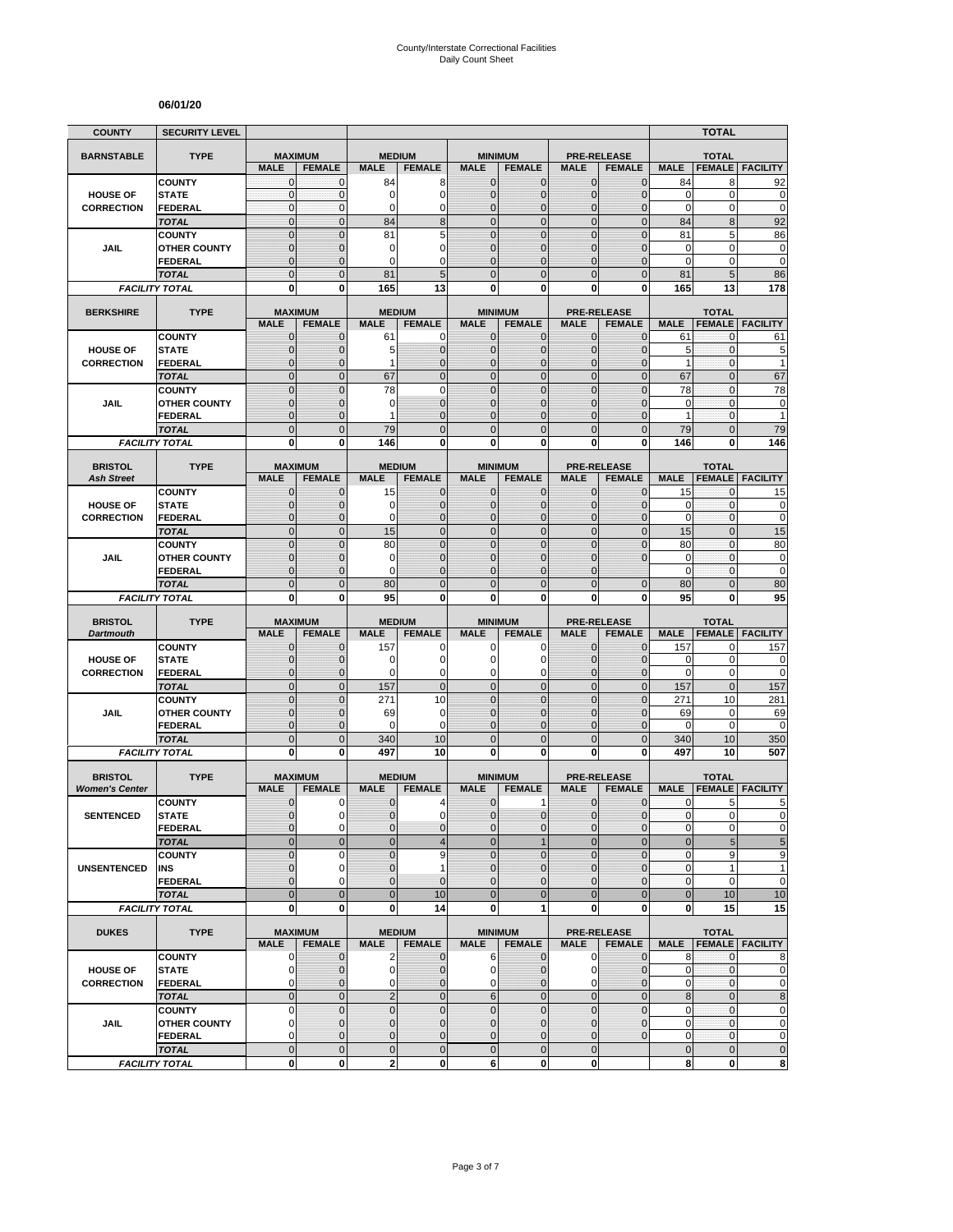# County/Interstate Correctional Facilities Daily Count Sheet

| <b>ESSEX</b>           | <b>TYPE</b>                           |                                | <b>MAXIMUM</b>                   | <b>MEDIUM</b>               |                                | <b>MINIMUM</b>               |                                 |                                | <b>PRE-RELEASE</b>                  |                            | <b>TOTAL</b>                    |                          |
|------------------------|---------------------------------------|--------------------------------|----------------------------------|-----------------------------|--------------------------------|------------------------------|---------------------------------|--------------------------------|-------------------------------------|----------------------------|---------------------------------|--------------------------|
| <b>Middleton</b>       |                                       | <b>MALE</b>                    | <b>FEMALE</b>                    | <b>MALE</b>                 | <b>FEMALE</b>                  | <b>MALE</b>                  | <b>FEMALE</b>                   | MALE                           | <b>FEMALE</b>                       | <b>MALE</b>                | <b>FEMALE</b>                   | <b>FACILITY</b>          |
|                        | <b>COUNTY</b>                         | 0                              | 0                                | 237                         | 0                              | $\mathbf 0$                  | $\mathbf{0}$                    | 0                              | $\Omega$                            | 237                        | $\mathbf 0$                     | 237                      |
| <b>HOUSE OF</b>        | <b>STATE</b>                          | 0                              | $\mathbf 0$                      | $\Omega$                    | 0                              | $\mathbf{0}$                 | $\Omega$                        | $\mathbf 0$                    | $\Omega$                            | $\Omega$                   | $\Omega$                        | 0                        |
| <b>CORRECTION</b>      | <b>FEDERAL</b>                        | 0                              | $\mathbf 0$                      | 0                           | 0                              | $\mathbf{0}$                 | $\mathbf 0$                     | $\mathbf{0}$                   | $\mathbf 0$                         | $\mathbf 0$                | $\mathbf{0}$                    | $\mathbf 0$              |
|                        | <b>TOTAL</b><br><b>COUNTY</b>         | $\overline{0}$<br>$\mathbf{0}$ | $\overline{0}$<br>$\overline{0}$ | 237<br>613                  | $\mathbf 0$<br>$\overline{0}$  | $\mathbf 0$<br>$\mathbf{0}$  | $\overline{0}$<br>$\Omega$      | $\mathbf 0$<br>$\mathbf 0$     | $\overline{0}$<br>$\Omega$          | 237<br>613                 | $\mathbf{0}$<br>$\mathbf 0$     | 237<br>613               |
| JAIL                   | <b>OTHER COUNTY</b>                   | $\mathbf 0$                    | $\overline{0}$                   | 0                           | 0                              | $\mathbf{0}$                 | $\mathbf{0}$                    | $\mathbf 0$                    | ſ                                   | 0                          | $\mathbf 0$                     | 0                        |
|                        | <b>FEDERAL</b>                        | $\mathbf{0}$                   |                                  |                             | $\Omega$                       | $\mathbf{0}$                 | $\Omega$                        | $\mathbf{0}$                   | 0                                   | 1                          | $\mathbf 0$                     |                          |
|                        | <b>TOTAL</b>                          | $\overline{0}$                 | $\mathbf 0$                      | 614                         | $\Omega$                       | $\Omega$                     | $\Omega$                        | $\overline{0}$                 | $\Omega$                            | 614                        | $\Omega$                        | 614                      |
|                        | <b>FACILITY TOTAL</b>                 | 0                              | 0                                | 851                         | O                              | $\bf{0}$                     | 0                               | 0                              | 0                                   | 851                        | 0                               | 851                      |
|                        |                                       |                                |                                  |                             |                                |                              |                                 |                                |                                     |                            |                                 |                          |
| <b>ESSEX</b><br>W.I.T. | <b>TYPE</b>                           | <b>MALE</b>                    | <b>MAXIMUM</b><br><b>FEMALE</b>  | <b>MALE</b>                 | <b>MEDIUM</b><br><b>FEMALE</b> | <b>MALE</b>                  | <b>MINIMUM</b><br><b>FEMALE</b> | <b>MALE</b>                    | <b>PRE-RELEASE</b><br><b>FEMALE</b> | <b>MALE</b>                | <b>TOTAL</b><br><b>FEMALE</b>   | <b>FACILITY</b>          |
|                        | <b>COUNTY</b>                         | $\mathbf{0}$                   | 0                                | $\mathbf 0$                 | 0                              | $\mathbf 0$                  | $\mathbf{0}$                    | $\mathbf 0$                    | 6                                   | 0                          | 6                               | 6                        |
| <b>SENTENCED</b>       | <b>STATE</b>                          | 0                              | $\mathbf 0$                      | $\mathbf{0}$                | $\overline{0}$                 | $\mathbf{0}$                 | $\mathbf{0}$                    | 0                              | $\Omega$                            | $\mathbf 0$                | $\mathbf 0$                     | 0                        |
|                        | <b>FEDERAL</b>                        | $\overline{0}$                 | $\mathbf 0$                      | $\mathbf{0}$                | 0                              | $\mathbf{0}$                 | 0                               | $\mathbf 0$                    | 0                                   | $\mathbf{0}$               | 0                               | 0                        |
|                        | <b>TOTAL</b>                          | $\overline{0}$                 | $\overline{0}$                   | $\mathbf 0$                 | $\overline{0}$                 | $\mathbf{0}$                 | $\overline{0}$                  | $\overline{0}$                 | 6                                   | $\mathbf{0}$               | 6                               | 6                        |
|                        | <b>FACILITY TOTAL</b>                 | 0                              | 0                                | $\bf{0}$                    | O                              | $\bf{0}$                     | 0                               | 0                              | 6                                   | 0                          | 6                               | 6                        |
|                        |                                       |                                |                                  |                             |                                |                              |                                 |                                |                                     |                            |                                 |                          |
| <b>ESSEX</b><br>LCAC   | <b>TYPE</b>                           | <b>MALE</b>                    | <b>MAXIMUM</b><br><b>FEMALE</b>  | <b>MALE</b>                 | <b>MEDIUM</b><br><b>FEMALE</b> | <b>MALE</b>                  | <b>MINIMUM</b><br><b>FEMALE</b> | <b>MALE</b>                    | <b>PRE-RELEASE</b><br><b>FEMALE</b> | <b>MALE</b>                | <b>TOTAL</b>                    | <b>FEMALE</b>   FACILITY |
|                        | <b>COUNTY</b>                         | 0                              | 0                                | $\mathbf{0}$                | 0                              | 0                            | $\mathbf{0}$                    | 93                             | $\Omega$                            | 93                         | $\Omega$                        | 93                       |
| <b>HOUSE OF</b>        | <b>STATE</b>                          | 0                              | $\overline{0}$                   | $\mathbf 0$                 | 0                              | 3                            | $\Omega$                        | 0                              | $\sqrt{ }$                          | 3                          | $\mathbf{0}$                    | 3                        |
| <b>CORRECTION</b>      | FEDERAL                               | 0                              | 0                                | $\mathbf{0}$                | 0                              | 0                            | $\Omega$                        | 3                              | $\mathbf 0$                         | 3                          | $\mathbf 0$                     | 3                        |
|                        | <b>TOTAL</b>                          | $\Omega$                       | $\overline{0}$                   | $\mathbf 0$                 | $\overline{0}$                 | 3                            | $\Omega$                        | 96                             | $\Omega$                            | 99                         | $\Omega$                        | 99                       |
|                        | <b>FACILITY TOTAL</b>                 | 0                              | 0                                | 0                           | 0                              | 3                            | 0                               | 96                             | $\bf{0}$                            | 99                         | 0                               | 99                       |
|                        |                                       |                                |                                  |                             |                                |                              |                                 |                                |                                     |                            |                                 |                          |
| <b>FRANKLIN</b>        | <b>TYPE</b>                           |                                | <b>MAXIMUM</b><br><b>FEMALE</b>  | <b>MALE</b>                 | <b>MEDIUM</b><br><b>FEMALE</b> | <b>MALE</b>                  | <b>MINIMUM</b><br><b>FEMALE</b> | <b>MALE</b>                    | <b>PRE-RELEASE</b><br><b>FEMALE</b> | <b>MALE</b>                | <b>TOTAL</b>                    |                          |
|                        | <b>COUNTY</b>                         | <b>MALE</b><br>$\mathbf{0}$    | 0                                | 55                          | 2                              | $\mathbf{0}$                 | 0                               | 0                              | $\Omega$                            | 55                         | <b>FEMALE</b><br>$\overline{2}$ | <b>FACILITY</b><br>57    |
| <b>HOUSE OF</b>        | <b>OTHER - VT</b>                     | 0                              | $\overline{0}$                   | 0                           | 0                              | $\mathbf{0}$                 | $\mathbf 0$                     | $\mathbf 0$                    | $\Omega$                            | 0                          | $\mathbf 0$                     | $\mathbf 0$              |
| <b>CORRECTION</b>      | <b>STATE</b>                          | $\Omega$                       | $\mathbf 0$                      | 9                           |                                | $\Omega$                     | $\Omega$                        | 0                              | $\sqrt{ }$                          | 9                          | $\mathbf{1}$                    | 10                       |
|                        | FEDERAL                               | $\mathbf{0}$                   | $\overline{0}$                   | $\mathbf 0$                 | 0                              | $\mathbf{0}$                 | $\mathbf{0}$                    | 0                              | $\overline{0}$                      | $\mathbf 0$                | $\mathbf 0$                     | $\pmb{0}$                |
|                        | <b>TOTAL</b>                          | $\overline{0}$                 | $\mathbf{0}$                     | 64                          | 3                              | $\mathbf{0}$                 | $\mathbf{0}$                    | $\mathbf 0$                    | $\overline{0}$                      | 64                         | 3                               | 67                       |
|                        | <b>COUNTY</b>                         | $\Omega$                       | $\overline{0}$                   | 32                          | 3                              | $\Omega$                     | $\Omega$                        | $\mathbf 0$                    | $\Omega$                            | 32                         | 3                               | 35                       |
| JAIL                   | <b>OTHER COUNTY</b>                   | 0                              | $\overline{0}$                   | 19                          | 0                              | $\mathbf 0$                  | $\Omega$                        | $\mathbf 0$                    | $\sqrt{ }$                          | 19                         | $\mathbf 0$                     | 19                       |
|                        | <b>FEDERAL</b>                        | 0<br>$\mathbf{0}$              | 0<br>$\overline{0}$              | 0<br>51                     | 0<br>3                         | $\mathbf{0}$<br>$\mathbf{0}$ | $\Omega$<br>$\Omega$            | $\mathbf{0}$<br>$\overline{0}$ | $\Omega$<br>$\Omega$                | $\mathbf 0$                | $\mathbf 0$<br>3                | $\mathbf 0$<br>54        |
|                        | <b>TOTAL</b><br><b>FACILITY TOTAL</b> | 0                              | 0                                | 115                         | 6                              | $\bf{0}$                     | 0                               | 0                              | 0                                   | 51<br>115                  | 6                               | 121                      |
|                        |                                       |                                |                                  |                             |                                |                              |                                 |                                |                                     |                            |                                 |                          |
| <b>HAMPDEN</b>         | <b>TYPE</b>                           |                                | <b>MAXIMUM</b>                   | <b>MEDIUM</b>               |                                | <b>MINIMUM</b>               |                                 |                                | <b>PRE-RELEASE</b>                  |                            | <b>TOTAL</b>                    |                          |
| <b>HOC/JAIL</b>        |                                       | <b>MALE</b>                    | <b>FEMALE</b>                    | <b>MALE</b>                 | <b>FEMALE</b>                  | <b>MALE</b>                  | <b>FEMALE</b>                   | <b>MALE</b>                    | <b>FEMALE</b>                       | <b>MALE</b>                | <b>FEMALE</b>                   | <b>FACILITY</b>          |
|                        | <b>COUNTY</b>                         | 0                              | $\mathbf 0$                      | 153                         | 0                              | 23                           | 0                               | 0                              | $\mathbf 0$                         | 176                        | $\mathbf{0}$                    | 176                      |
| <b>HOUSE OF</b>        | <b>STATE</b>                          | 0                              | $\overline{0}$                   | 34                          | 0                              | 24                           | $\Omega$                        | 3<br>0                         | $\mathcal{C}$<br>0                  | 61<br>$\mathbf 0$          | $\mathbf{0}$<br>$\mathbf{0}$    | 61<br>0                  |
| <b>CORRECTION</b>      | <b>STATE - ELMO</b><br><b>FEDERAL</b> | $\mathbf{0}$                   | $\mathbf 0$                      | $\Omega$                    | 0                              | 0                            | $\mathbf{0}$                    | $\mathbf 0$                    | 0                                   | $\Omega$                   | $\Omega$                        | $\mathbf 0$              |
|                        | <b>TOTAL</b>                          | $\overline{0}$                 | $\overline{0}$                   | 187                         | $\overline{0}$                 | 47                           | $\mathbf{0}$                    | 3                              | $\Omega$                            | 237                        | $\Omega$                        | 237                      |
|                        | <b>COUNTY</b>                         | $\overline{0}$                 | $\overline{0}$                   | 350                         | 0                              | $\mathbf 0$                  | $\overline{0}$                  | $\overline{0}$                 | $\overline{0}$                      | 350                        | $\mathbf{0}$                    | 350                      |
| <b>JAIL</b>            | <b>OTHER COUNTY</b>                   | 0                              | $\mathbf 0$                      | 0                           | 0                              | $\mathbf{0}$                 | $\Omega$                        | $\mathbf 0$                    | $\sqrt{ }$                          | $\mathbf 0$                | $\mathbf 0$                     | 0                        |
|                        | <b>FEDERAL</b>                        | $\Omega$                       | $\mathbf 0$                      | 6                           | $\Omega$                       |                              | $\Omega$                        | $\mathbf 0$                    | $\Omega$                            | $\overline{7}$             | $\Omega$                        | $\overline{7}$           |
|                        | <b>TOTAL</b>                          | $\overline{0}$                 | $\overline{0}$                   | 356                         | $\Omega$                       |                              | $\overline{0}$                  | $\overline{0}$                 | $\Omega$                            | 357                        | $\Omega$                        | 357                      |
|                        | <b>FACILITY TOTAL</b>                 | $\mathbf{0}$                   | $\boldsymbol{0}$                 | 543                         | o                              | 48                           | 0                               | 3 <sub>l</sub>                 | 0                                   | 594                        | 0                               | 594                      |
| <b>HAMPDEN</b>         | <b>TYPE</b>                           |                                | <b>MAXIMUM</b>                   |                             | <b>MEDIUM</b>                  |                              | <b>MINIMUM</b>                  |                                | <b>PRE-RELEASE</b>                  |                            | <b>TOTAL</b>                    |                          |
| <b>WMCAC</b>           |                                       | <b>MALE</b>                    | <b>FEMALE</b>                    | <b>MALE</b>                 | <b>FEMALE</b>                  | <b>MALE</b>                  | <b>FEMALE</b>                   | <b>MALE</b>                    | <b>FEMALE</b>                       | <b>MALE</b>                |                                 | <b>FEMALE   FACILITY</b> |
|                        | <b>COUNTY</b>                         | $\mathbf 0$                    | $\mathbf{0}$                     | $\mathbf 0$                 | 0                              | 12                           | 0                               | $\mathbf 0$                    | $\mathbf 0$                         | 12                         | 0                               | 12                       |
| <b>HOUSE OF</b>        | <b>STATE</b>                          | $\mathbf{0}$                   | $\mathbf{0}$                     | $\overline{0}$              | 0                              | $\mathbf 0$                  | 0                               | $\mathbf{0}$                   | $\overline{0}$                      | $\mathbf 0$                | $\mathbf 0$                     | 0                        |
| <b>CORRECTION</b>      | <b>FEDERAL</b>                        | $\mathbf{0}$                   | 0                                | $\overline{0}$              | 0                              | $\mathbf 0$                  | $\Omega$                        | 0                              | $\overline{0}$                      | $\mathbf 0$                | $\mathbf 0$                     | $\pmb{0}$                |
|                        | <b>TOTAL</b>                          | $\mathbf{0}$                   | $\overline{0}$                   | $\overline{0}$              | $\overline{0}$                 | 12                           | $\overline{0}$                  | $\mathbf 0$                    | $\mathbf{0}$                        | 12                         | $\mathbf{0}$                    | 12                       |
|                        | <b>FACILITY TOTAL</b>                 | $\bf{0}$                       | $\bf{0}$                         | $\mathbf{0}$                | 0                              | 12                           | 0                               | 0                              | $\bf{0}$                            | 12                         | 0                               | 12                       |
| <b>HAMPDEN</b>         | <b>TYPE</b>                           |                                | <b>MAXIMUM</b>                   |                             | <b>MEDIUM</b>                  |                              | <b>MINIMUM</b>                  |                                | <b>PRE-RELEASE</b>                  |                            | <b>TOTAL</b>                    |                          |
| <b>Women's Center</b>  |                                       | <b>MALE</b>                    | <b>FEMALE</b>                    | <b>MALE</b>                 | <b>FEMALE</b>                  | <b>MALE</b>                  | <b>FEMALE</b>                   | <b>MALE</b>                    | <b>FEMALE</b>                       | <b>MALE</b>                |                                 | <b>FEMALE</b> FACILITY   |
|                        | <b>COUNTY</b>                         | 0                              | 0                                | $\mathbf 0$                 | 12                             | $\mathbf 0$                  | 7                               | 0                              | 0                                   | 0                          | 19                              | 19                       |
| <b>HOUSE OF</b>        | <b>STATE</b>                          | $\mathbf{0}$                   | $\mathbf 0$                      | $\mathbf{0}$                | 4                              | $\mathbf{0}$                 | 1                               | $\mathbf 0$                    | 1                                   | $\mathbf 0$                | 6                               | 6                        |
|                        | <b>FEDERAL</b>                        | 0                              | 0                                | 0                           | 0                              | $\mathbf{0}$                 | 0                               | $\mathbf{0}$                   | 0                                   | $\overline{0}$             | $\mathbf 0$                     | $\mathbf 0$              |
|                        | <b>TOTAL</b>                          | $\mathbf{0}$                   | $\mathbf 0$                      | $\overline{0}$              | 16                             | $\mathbf{0}$                 | $\bf 8$                         | $\mathbf{0}$                   |                                     | $\mathbf{0}$               | 25                              | 25                       |
|                        | <b>COUNTY</b>                         | $\overline{0}$                 | $\mathbf 0$                      | $\mathbf{0}$                | 36                             | $\mathbf{0}$                 | $\mathbf 0$                     | $\overline{0}$                 | $\overline{0}$                      | $\mathbf{0}$               | 36                              | 36                       |
| <b>JAIL</b>            | <b>OTHER COUNTY</b><br><b>FEDERAL</b> | 0<br>$\mathbf 0$               | $\mathbf 0$<br>$\mathbf 0$       | $\mathbf 0$<br>$\mathbf{0}$ | 0<br>0                         | $\mathbf 0$<br>$\mathbf 0$   | $\mathbf{0}$<br>$\mathbf{0}$    | $\mathbf{0}$<br>$\mathbf 0$    | $\Omega$<br>$\overline{0}$          | $\mathbf 0$<br>$\mathbf 0$ | $\mathbf 0$<br>$\mathbf 0$      | $\pmb{0}$<br>$\mathbf 0$ |
|                        | <b>TOTAL</b>                          | $\mathbf 0$                    | $\mathbf 0$                      | $\overline{0}$              | 36                             | $\overline{0}$               | $\mathbf 0$                     | $\mathbf{0}$                   | $\mathbf 0$                         | $\mathbf{0}$               | 36                              | 36                       |
|                        | <b>FACILITY TOTAL</b>                 | $\pmb{0}$                      | $\mathbf 0$                      | $\mathbf{O}$                | 52                             | $\mathbf{0}$                 | 8                               | $\mathbf 0$                    | 1                                   | $\overline{0}$             | 61                              | 61                       |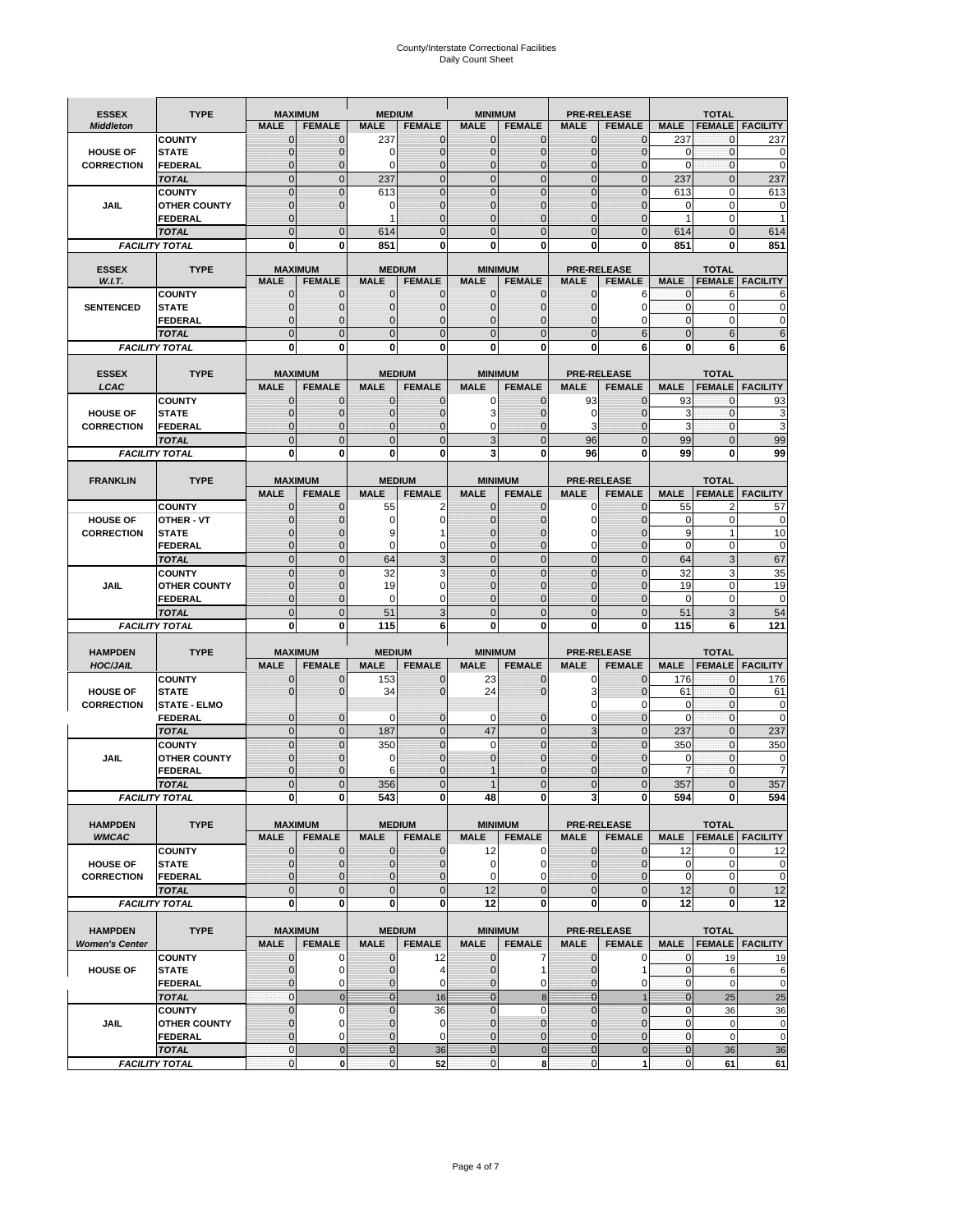| <b>HAMPSHIRE</b>  | <b>TYPE</b>                           |                            | <b>MAXIMUM</b>      |                             | <b>MEDIUM</b>    |                            | <b>MINIMUM</b>               |                  | <b>PRE-RELEASE</b>     |                             | <b>TOTAL</b>             |                                                                                                                         |
|-------------------|---------------------------------------|----------------------------|---------------------|-----------------------------|------------------|----------------------------|------------------------------|------------------|------------------------|-----------------------------|--------------------------|-------------------------------------------------------------------------------------------------------------------------|
|                   |                                       | <b>MALE</b>                | <b>FEMALE</b>       | <b>MALE</b>                 | <b>FEMALE</b>    | <b>MALE</b>                | <b>FEMALE</b>                | <b>MALE</b>      | <b>FEMALE</b>          | <b>MALE</b>                 | <b>FEMALE</b>            | <b>FACILITY</b>                                                                                                         |
|                   | <b>COUNTY</b>                         | $\mathbf 0$                | $\mathbf 0$         | 38                          | $\mathbf 0$      | 8                          | $\mathbf 0$                  | 8                | $\mathbf 0$            | 54                          | $\mathbf{0}$             | 54                                                                                                                      |
| <b>HOUSE OF</b>   | <b>STATE</b>                          | $\mathbf{0}$               | $\overline{0}$      | 4                           | $\mathbf 0$      | $\mathbf 0$                | $\mathbf 0$                  | 5                | $\overline{0}$         | 9                           | $\mathbf 0$              | 9                                                                                                                       |
| <b>CORRECTION</b> | <b>FEDERAL</b>                        | $\mathbf{0}$               | 0                   | 0                           | $\mathbf 0$      | 0                          | $\overline{0}$               | $\mathbf 0$      | $\overline{0}$         | $\mathbf 0$                 | $\bf{0}$                 | $\mathbf 0$                                                                                                             |
|                   | <b>TOTAL</b>                          | $\mathbf{0}$               | $\overline{0}$      | 42                          | $\mathbf 0$      | 8                          | $\mathbf 0$                  | 13               |                        | 63                          | $\mathbf{0}$             | 63                                                                                                                      |
|                   | <b>COUNTY</b>                         |                            | $\mathbf 0$         | 59                          | $\overline{0}$   | $\overline{0}$             | $\overline{0}$               | $\mathbf{0}$     | $\overline{0}$         | 59                          | $\mathbf{0}$             | 59                                                                                                                      |
| JAIL              | <b>OTHER COUNTY</b>                   | $\Omega$                   | $\mathbf{0}$        | $\mathbf{0}$                | $\mathbf 0$      | $\mathbf{0}$               | $\mathbf 0$                  | 0                | $\mathbf 0$            | 0                           | $\mathbf 0$              | 0                                                                                                                       |
|                   | FEDERAL                               | $\mathbf{0}$               | $\overline{0}$      | 3                           | 0                | $\overline{0}$             | $\mathbf{0}$                 | $\overline{0}$   | $\mathbf 0$            | 3                           | $\mathbf{0}$             | 3                                                                                                                       |
|                   | <b>TOTAL</b>                          | $\mathbf{0}$               | $\mathbf 0$         | 62                          | $\mathbf 0$      | $\mathbf 0$                | $\mathbf{0}$                 | $\mathbf{0}$     |                        | 62                          | $\mathbf 0$              | 62                                                                                                                      |
|                   | <b>FACILITY TOTAL</b>                 | 0                          | 0                   | 104                         | $\bf{0}$         | 8                          | 0                            | 13               |                        | 125                         | 0                        | 125                                                                                                                     |
|                   |                                       |                            |                     |                             |                  |                            |                              |                  |                        |                             |                          |                                                                                                                         |
| <b>MIDDLESEX</b>  | <b>TYPE</b>                           | <b>MAXIMUM</b>             |                     |                             | <b>MEDIUM</b>    |                            | <b>MINIMUM</b>               |                  | <b>PRE-RELEASE</b>     |                             | <b>TOTAL</b>             |                                                                                                                         |
| E. Cambridge      |                                       | <b>MALE</b>                | <b>FEMALE</b>       | <b>MALE</b>                 | <b>FEMALE</b>    | <b>MALE</b>                | <b>FEMALE</b>                | <b>MALE</b>      | <b>FEMALE</b>          | <b>MALE</b>                 | <b>FEMALE</b>            | <b>FACILITY</b>                                                                                                         |
| <b>HOUSE OF</b>   | <b>COUNTY</b><br><b>STATE</b>         | 0<br>$\pmb{0}$             | 0<br>0              | $\mathbf 0$<br>$\mathbf{0}$ | 0<br>$\mathbf 0$ | 0<br>$\mathbf 0$           | $\mathbf{0}$<br>$\mathbf 0$  | 0<br>$\mathbf 0$ | 0<br>$\mathbf 0$       | 0<br>$\pmb{0}$              | 0<br>$\mathbf 0$         | 0<br>0                                                                                                                  |
| <b>CORRECTION</b> | <b>FEDERAL</b>                        | $\mathbf{0}$               | $\mathbf 0$         | $\mathbf 0$                 | $\mathbf 0$      | $\mathbf 0$                | $\mathbf{0}$                 | $\mathbf 0$      | $\mathbf 0$            | $\mathbf{0}$                | $\mathbf{0}$             | $\mathbf 0$                                                                                                             |
|                   |                                       | $\mathbf{0}$               | $\mathbf 0$         | $\mathbf{0}$                | $\mathbf{0}$     | $\mathbf 0$                | $\mathbf 0$                  | $\mathbf{0}$     | $\overline{0}$         | $\pmb{0}$                   | $\mathbf{0}$             | $\mathbf 0$                                                                                                             |
|                   | <b>TOTAL</b><br><b>COUNTY</b>         | $\mathbf{0}$               | $\mathbf{0}$        | $\mathbf{0}$                | $\mathbf{0}$     | $\mathbf{0}$               | $\mathbf{0}$                 | $\mathbf{0}$     | $\mathbf 0$            | $\mathbf{0}$                | $\mathbf{0}$             | 0                                                                                                                       |
| JAIL              | <b>OTHER COUNTY</b>                   | 0                          | $\mathbf 0$         | $\mathbf 0$                 | 0                | $\mathbf{0}$               | $\overline{0}$               | $\mathbf{0}$     | 0                      | $\pmb{0}$                   | 0                        | 0                                                                                                                       |
|                   | <b>FEDERAL</b>                        | $\mathbf{0}$               | $\mathbf{0}$        | $\mathbf 0$                 | $\mathbf 0$      | $\mathbf 0$                | $\overline{0}$               | $\mathbf{0}$     | $\mathbf 0$            | $\mathbf{0}$                | $\mathbf{0}$             | 0                                                                                                                       |
|                   | <b>TOTAL</b>                          | $\mathbf 0$                | $\overline{0}$      | $\overline{0}$              | $\overline{0}$   | $\overline{0}$             | $\overline{0}$               | $\overline{0}$   | $\overline{0}$         | $\mathbf{0}$                | $\overline{0}$           | $\overline{0}$                                                                                                          |
|                   | <b>FACILITY TOTAL</b>                 | 0                          | 0                   | 0                           | 0                | 0                          | 0                            | 0                | 0                      | 0                           | 0                        | 0                                                                                                                       |
|                   |                                       |                            |                     |                             |                  |                            |                              |                  |                        |                             |                          |                                                                                                                         |
| <b>MIDDLESEX</b>  | <b>TYPE</b>                           | <b>MAXIMUM</b>             |                     |                             | <b>MEDIUM</b>    |                            | <b>MINIMUM</b>               |                  | <b>PRE-RELEASE</b>     |                             | <b>TOTAL</b>             |                                                                                                                         |
| <b>Billerica</b>  |                                       | <b>MALE</b>                | <b>FEMALE</b>       | <b>MALE</b>                 | <b>FEMALE</b>    | <b>MALE</b>                | <b>FEMALE</b>                | <b>MALE</b>      | <b>FEMALE</b>          | <b>MALE</b>                 | <b>FEMALE</b>            | <b>FACILITY</b>                                                                                                         |
|                   | <b>COUNTY</b>                         | 0                          | $\mathbf 0$         | 149                         | 0                | 19                         | $\mathbf{0}$                 | 30               | $\mathbf 0$            | 198                         | 0                        | 198                                                                                                                     |
| <b>HOUSE OF</b>   | <b>STATE</b>                          | 0                          | $\mathbf 0$         | 0                           | $\mathbf 0$      | 0                          | 0                            | 0                | $\mathbf 0$            | 0                           | $\mathbf 0$              | 0                                                                                                                       |
| <b>CORRECTION</b> | <b>FEDERAL</b>                        | 0                          | $\mathbf{0}$        | 0                           | 0                | 0                          | $\mathbf{0}$                 | 0                | $\mathbf 0$            | 0                           | 0                        | 0                                                                                                                       |
|                   | <b>TOTAL</b>                          | $\mathbf{0}$               | $\mathbf 0$         | 149                         | $\mathbf 0$      | 19                         | $\overline{0}$               | 30               | $\overline{0}$         | 198                         | $\mathbf{0}$             | 198                                                                                                                     |
|                   | <b>COUNTY</b>                         | $\Omega$                   | $\overline{0}$      | 370                         | $\Omega$         | $\overline{0}$             | $\Omega$                     | $\mathbf 0$      | $\Omega$               | 370                         | $\mathbf 0$              | 370                                                                                                                     |
| JAIL              | <b>OTHER COUNTY</b>                   | 0                          | 0                   | 0                           | $\mathbf{0}$     | $\mathbf{0}$               | $\mathbf{0}$                 | $\mathbf{0}$     | $\overline{0}$         | 0                           | 0                        | 0                                                                                                                       |
|                   | <b>FEDERAL</b>                        | $\Omega$                   | $\mathbf 0$         | $\Omega$                    | $\mathbf 0$      | $\overline{0}$             | $\overline{0}$               | 0                | $\mathbf 0$            | $\Omega$                    | $\mathbf 0$              | $\mathbf 0$                                                                                                             |
|                   | <b>TOTAL</b>                          | $\mathbf 0$                | $\overline{0}$      | 370                         | $\overline{0}$   | $\overline{0}$             | $\overline{0}$               | $\overline{0}$   | $\overline{0}$         | 370                         | $\overline{0}$           | 370                                                                                                                     |
|                   | <b>FACILITY TOTAL</b>                 |                            | 0                   | 519                         | 0                | 19                         | $\mathbf 0$                  | 30               | 0                      | 568                         | 0                        | 568                                                                                                                     |
|                   |                                       |                            |                     |                             |                  |                            |                              |                  |                        |                             |                          |                                                                                                                         |
|                   |                                       |                            |                     |                             |                  |                            |                              |                  |                        |                             |                          |                                                                                                                         |
| <b>NORFOLK</b>    | <b>TYPE</b>                           | <b>MAXIMUM</b>             |                     |                             | <b>MEDIUM</b>    |                            | <b>MINIMUM</b>               |                  | <b>PRE-RELEASE</b>     |                             | <b>TOTAL</b>             |                                                                                                                         |
| Dedham / RT 128   |                                       | <b>MALE</b>                | <b>FEMALE</b>       | <b>MALE</b>                 | <b>FEMALE</b>    | <b>MALE</b>                | <b>FEMALE</b>                | <b>MALE</b>      | <b>FEMALE</b>          | <b>MALE</b>                 | <b>FEMALE</b>            | <b>FACILITY</b>                                                                                                         |
|                   | <b>COUNTY</b>                         | 0                          | $\mathbf 0$         | 93                          | 0                | 0                          | $\mathbf{0}$                 | 16               | 0                      | 109                         | 0                        | 109                                                                                                                     |
| <b>HOUSE OF</b>   | <b>STATE</b>                          | $\mathbf{0}$               | $\mathbf 0$         | 0                           | $\mathbf{0}$     | 0                          | $\mathbf{0}$                 | 0                | $\mathbf 0$            | 0                           | $\mathbf 0$              | 0                                                                                                                       |
| <b>CORRECTION</b> | FEDERAL                               | $\mathbf{0}$               | 0                   | 0                           | 0                | 0                          | $\overline{0}$               | 0                | 0                      | $\mathbf 0$                 | $\mathbf 0$              | 0                                                                                                                       |
|                   | <b>TOTAL</b>                          | $\pmb{0}$                  | $\mathbf 0$         | 93                          | $\mathbf 0$      | $\mathbf 0$                | $\overline{0}$               | 16               | $\mathbf 0$            | 109                         | $\mathbf 0$              | 109                                                                                                                     |
|                   | <b>COUNTY</b>                         | $\Omega$                   | $\overline{0}$      | 151                         | $\overline{0}$   | $\overline{0}$             | $\Omega$                     | $\mathbf 0$      | $\overline{0}$         | 151                         | 0                        | 151                                                                                                                     |
| JAIL              | INS                                   | $\mathbf{0}$               | 0                   | 0                           | $\mathbf{0}$     | $\mathbf{0}$               | $\mathbf{0}$                 | 0                | $\mathbf 0$            | 0                           | 0                        | 0                                                                                                                       |
|                   | <b>FEDERAL</b>                        | $\mathbf{0}$               | $\overline{0}$      | 46                          | $\mathbf 0$      | $\overline{0}$             | $\Omega$                     | $\mathbf 0$      | $\mathbf 0$            | 46                          | $\mathbf 0$              | 46                                                                                                                      |
|                   | <b>TOTAL</b>                          | $\mathbf 0$                | $\overline{0}$      | 197                         | $\overline{0}$   | $\overline{0}$             | $\overline{0}$               | $\overline{0}$   | $\overline{0}$         | 197                         | $\mathbf{0}$             | 197                                                                                                                     |
|                   | <b>FACILITY TOTAL</b>                 | 0                          | 0                   | 290                         | 0                | 0                          | 0                            | 16               | 0                      | 306                         | 0                        | 306                                                                                                                     |
|                   |                                       |                            |                     |                             |                  |                            |                              |                  |                        |                             |                          |                                                                                                                         |
| <b>NORFOLK</b>    | <b>TYPE</b>                           | <b>MAXIMUM</b>             |                     |                             | <b>MEDIUM</b>    |                            | <b>MINIMUM</b>               |                  | <b>PRE-RELEASE</b>     |                             | <b>TOTAL</b>             |                                                                                                                         |
| <b>Braintree</b>  |                                       | <b>MALE</b>                | <b>FEMALE</b>       | <b>MALE</b>                 | <b>FEMALE</b>    | <b>MALE</b>                | <b>FEMALE</b>                | <b>MALE</b>      | <b>FEMALE</b>          | <b>MALE</b>                 | <b>FEMALE</b>            | <b>FACILITY</b>                                                                                                         |
|                   | <b>COUNTY</b>                         | $\mathbf{0}$               | $\mathbf{0}$        | $\mathbf 0$                 | 0                | 0                          | $\mathbf{0}$                 | 0                | $\mathbf 0$            | $\mathbf 0$                 | 0                        | 0                                                                                                                       |
| <b>HOUSE OF</b>   | <b>STATE</b>                          | $\Omega$                   | $\Omega$            | $\Omega$                    | $\overline{0}$   | $\Omega$                   | $\Omega$                     | $\mathbf{0}$     | $\Omega$               | $\Omega$                    | $\Omega$                 |                                                                                                                         |
| <b>CORRECTION</b> | <b>FEDERAL</b>                        | $\mathbf 0$                | 0                   | $\mathbf 0$                 | $\mathbf 0$      | $\mathbf 0$                | $\overline{0}$               | $\mathbf 0$      | $\mathbf 0$            | $\overline{0}$              | $\mathbf 0$              |                                                                                                                         |
|                   | <b>TOTAL</b>                          | $\mathbf 0$<br>$\mathbf 0$ | $\overline{0}$<br>0 | $\mathbf{0}$<br>0           | $\mathbf 0$<br>0 | $\mathbf 0$<br>$\mathbf 0$ | $\mathbf 0$<br>$\mathbf{0}$  | $\mathbf 0$<br>0 | $\mathbf 0$<br>0       | $\mathbf 0$<br>$\mathbf{0}$ | $\pmb{0}$<br>$\mathbf 0$ |                                                                                                                         |
|                   | <b>FACILITY TOTAL</b>                 |                            |                     |                             |                  |                            |                              |                  |                        |                             |                          | 0                                                                                                                       |
| <b>PLYMOUTH</b>   | <b>TYPE</b>                           |                            | <b>MAXIMUM</b>      |                             | <b>MEDIUM</b>    |                            | <b>MINIMUM</b>               |                  | <b>PRE-RELEASE</b>     |                             | <b>TOTAL</b>             |                                                                                                                         |
|                   |                                       | <b>MALE</b>                | <b>FEMALE</b>       | <b>MALE</b>                 | <b>FEMALE</b>    | <b>MALE</b>                | <b>FEMALE</b>                | <b>MALE</b>      | <b>FEMALE</b>          | <b>MALE</b>                 |                          | <b>FEMALE</b> FACILITY                                                                                                  |
|                   | <b>COUNTY</b>                         | $\mathbf{0}$               | 0                   | 99                          | $\mathbf{0}$     | 0                          | $\mathbf{O}$                 | $\mathbf 0$      | 0                      | 99                          | $\mathbf 0$              | 99                                                                                                                      |
| <b>HOUSE OF</b>   | <b>STATE</b>                          | $\mathbf{0}$               | $\mathbf 0$         | 49                          | $\mathbf{0}$     | $\mathbf 0$                | $\mathbf{0}$                 | $\mathbf{0}$     | $\overline{0}$         | 49                          | $\pmb{0}$                | 49                                                                                                                      |
| <b>CORRECTION</b> | <b>FEDERAL</b>                        | $\mathbf 0$                | $\mathbf{0}$        | 0                           | $\pmb{0}$        | $\mathbf 0$                | $\mathbf{0}$                 | 0                | $\mathbf 0$            | $\mathbf 0$                 | $\mathbf 0$              |                                                                                                                         |
|                   | <b>DYS</b>                            | $\mathbf{0}$               | $\mathbf{0}$        | 0                           | $\mathbf{0}$     | $\mathbf 0$                | $\mathbf{0}$                 | $\mathbf 0$      | $\overline{0}$         | $\mathbf 0$                 | $\mathbf{O}$             |                                                                                                                         |
|                   | <b>TOTAL</b>                          | $\mathbf 0$                | $\mathbf 0$         | 148                         | $\mathbf 0$      | $\mathbf 0$                | $\mathbf 0$                  | $\mathbf 0$      | $\pmb{0}$              | 148                         | $\mathbf{0}$             |                                                                                                                         |
|                   | <b>COUNTY</b>                         | $\mathbf 0$                | $\mathbf 0$         | 160                         | $\mathbf{0}$     | $\mathbf 0$                | $\overline{0}$               | $\mathbf 0$      | $\mathbf 0$            | 160                         | $\mathbf 0$              | 148<br>160                                                                                                              |
| JAIL              | <b>OTHER COUNTY</b>                   | $\mathbf{0}$               | $\mathbf{0}$        | 163                         | $\mathbf 0$      | $\mathbf 0$                | $\mathbf{0}$                 | 0                | $\mathbf 0$            | 163                         | $\mathbf 0$              | 163                                                                                                                     |
|                   | <b>FEDERAL</b>                        | $\mathbf{0}$               | $\mathbf{0}$        | 157                         | 0                | $\mathbf 0$                | $\overline{0}$               | 0                | $\overline{0}$         | 157                         | $\mathbf 0$              |                                                                                                                         |
|                   | 52A's                                 | $\mathbf{0}$               | $\mathbf{0}$        | 0                           | $\mathbf{0}$     | $\mathbf{0}$               | $\overline{0}$               | 0                | $\mathbf 0$            | $\mathbf 0$                 | $\mathbf{O}$             |                                                                                                                         |
|                   | Non 52A's                             | $\mathbf{0}$               | $\mathbf{0}$        | $\mathbf 0$                 | $\mathbf{0}$     | $\mathbf 0$                | $\overline{0}$               | $\mathbf 0$      | 0                      | $\mathbf 0$                 | $\mathbf 0$              |                                                                                                                         |
|                   | <b>TOTAL</b><br><b>FACILITY TOTAL</b> | $\mathbf 0$<br>0           | $\mathbf 0$<br>0    | 480<br>628                  | $\mathbf 0$<br>0 | $\mathbf 0$<br>$\mathbf 0$ | $\mathbf{0}$<br>$\mathbf{0}$ | $\mathbf 0$<br>0 | $\pmb{0}$<br>$\pmb{0}$ | 480<br>628                  | $\mathbf 0$<br>$\bf{0}$  | $\Omega$<br>$\mathbf 0$<br>$\mathbf 0$<br>$\mathbf 0$<br>$\mathbf 0$<br>157<br>$\mathbf 0$<br>$\mathbf 0$<br>480<br>628 |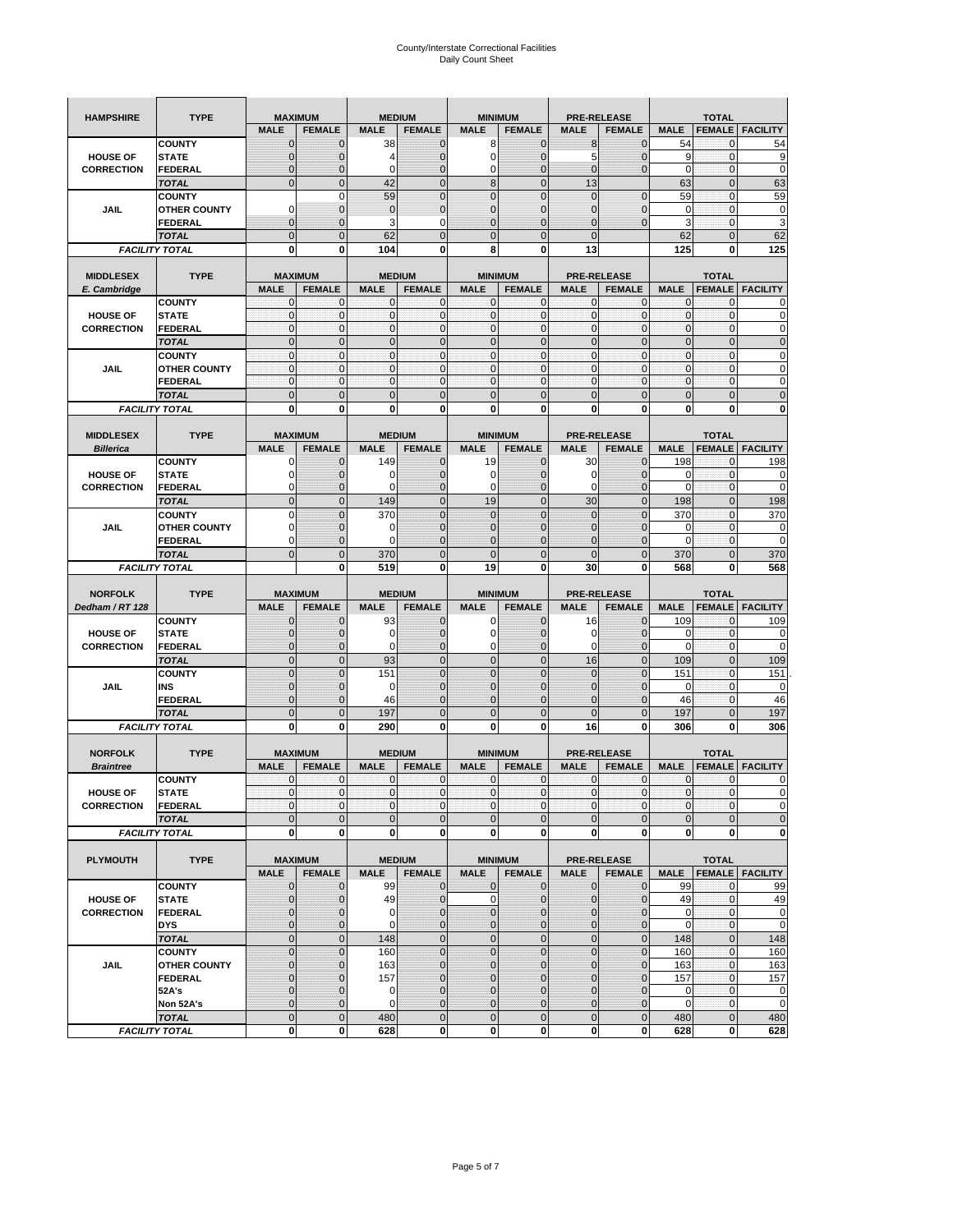# County/Interstate Correctional Facilities Daily Count Sheet

| <b>SUFFOLK</b>        | <b>TYPE</b>           |                              | <b>MAXIMUM</b> | <b>MEDIUM</b> |                |                | <b>MINIMUM</b> |                | <b>PRE-RELEASE</b> |             | <b>TOTAL</b>  |                 |
|-----------------------|-----------------------|------------------------------|----------------|---------------|----------------|----------------|----------------|----------------|--------------------|-------------|---------------|-----------------|
| <b>Nashua Street</b>  |                       | <b>MALE</b>                  | <b>FEMALE</b>  | <b>MALE</b>   | <b>FEMALE</b>  | <b>MALE</b>    | <b>FEMALE</b>  | <b>MALE</b>    | <b>FEMALE</b>      | <b>MALE</b> | <b>FEMALE</b> | <b>FACILITY</b> |
|                       | <b>COUNTY</b>         | $\Omega$                     | $\mathbf{0}$   | 390           | $\Omega$       | $\mathbf{0}$   | $\Omega$       | $\Omega$       | $\Omega$           | 390         | $\Omega$      | 390             |
| <b>JAIL</b>           | <b>OTHER COUNTY</b>   | $\Omega$                     | 0              | $\Omega$      | 0              | $\mathbf{0}$   | $\Omega$       | $\Omega$       | $\Omega$           | $\Omega$    | $\Omega$      | $\mathbf 0$     |
|                       | <b>FEDERAL</b>        | $\Omega$                     | $\Omega$       | 0             | $\Omega$       | $\mathbf{0}$   | $\Omega$       | $\Omega$       | $\Omega$           | $\Omega$    | $\Omega$      | $\Omega$        |
|                       | <b>TOTAL</b>          | $\Omega$                     | $\mathbf 0$    | 390           | $\overline{0}$ | $\mathbf{0}$   | $\mathbf{0}$   | $\mathbf{0}$   | $\Omega$           | 390         | $\Omega$      | 390             |
|                       | <b>FACILITY TOTAL</b> | 0                            | 0              | 390           | $\bf{0}$       | <sub>0</sub>   | 0              | $\mathbf{0}$   | 0                  | 390         | 0             | 390             |
|                       |                       |                              |                |               |                |                |                |                |                    |             |               |                 |
| <b>SUFFOLK</b>        | <b>TYPE</b>           |                              | <b>MAXIMUM</b> | <b>MEDIUM</b> |                |                | <b>MINIMUM</b> |                | <b>PRE-RELEASE</b> |             | <b>TOTAL</b>  |                 |
| South Bay             |                       | <b>MALE</b>                  | <b>FEMALE</b>  | <b>MALE</b>   | <b>FEMALE</b>  | <b>MALE</b>    | <b>FEMALE</b>  | <b>MALE</b>    | <b>FEMALE</b>      | <b>MALE</b> | <b>FEMALE</b> | <b>FACILITY</b> |
|                       | <b>COUNTY</b>         | $\Omega$                     | $\mathbf{0}$   | 356           | 120            | $\mathbf{0}$   | $\mathbf{0}$   | 2              | 3                  | 358         | 123           | 481             |
| <b>HOUSE OF</b>       | <b>STATE</b>          |                              | $\mathbf{0}$   | $\Omega$      |                | $\Omega$       | O              | $\Omega$       | $\Omega$           | $\Omega$    |               | 1               |
| <b>CORRECTION</b>     | <b>FEDERAL</b>        | $\Omega$                     | $\mathbf{0}$   | $\Omega$      | $\Omega$       | $\mathbf{0}$   | $\mathbf{0}$   | $\Omega$       | 0                  | $\Omega$    | $\Omega$      | $\Omega$        |
|                       | <b>TOTAL</b>          | $\Omega$                     | $\overline{0}$ | 356           | 121            | $\overline{0}$ | $\mathbf{0}$   | $\overline{2}$ | 3                  | 358         | 124           | 482             |
|                       | <b>FACILITY TOTAL</b> | 0                            | 0              | 356           | 121            | <sub>0</sub>   | $\bf{0}$       | $\overline{2}$ | 3                  | 358         | 124           | 482             |
|                       |                       |                              |                |               |                |                |                |                |                    |             |               |                 |
| <b>WORCESTER</b>      |                       |                              | <b>MAXIMUM</b> | <b>MEDIUM</b> |                |                | <b>MINIMUM</b> |                | <b>PRE-RELEASE</b> |             | <b>TOTAL</b>  |                 |
|                       |                       | <b>MALE</b>                  | <b>FEMALE</b>  | <b>MALE</b>   | <b>FEMALE</b>  | <b>MALE</b>    | <b>FEMALE</b>  | <b>MALE</b>    | <b>FEMALE</b>      | <b>MALE</b> | <b>FEMALE</b> | <b>FACILITY</b> |
|                       | <b>COUNTY</b>         |                              |                |               |                |                |                |                |                    | 225         | $\Omega$      | 225             |
| <b>HOUSE OF</b>       | <b>STATE</b>          |                              |                |               |                |                |                |                |                    | 0           | 0             | 0               |
| <b>CORRECTION</b>     | <b>FEDERAL</b>        |                              |                |               |                |                |                |                |                    | $\Omega$    | $\Omega$      | $\Omega$        |
|                       | <b>TOTAL</b>          | U                            | $\Omega$       | $\Omega$      | $\mathbf 0$    | $\Omega$       | $\Omega$       | $\Omega$       | $\Omega$           | 225         | $\Omega$      | 225             |
|                       | <b>COUNTY</b>         |                              |                |               |                |                |                |                |                    | 289         | $\Omega$      | 289             |
| <b>JAIL</b>           | <b>OTHER COUNTY</b>   |                              |                |               |                |                |                |                |                    | 0           | 0             | 0               |
|                       | FEDERAL               |                              |                |               |                |                |                |                |                    | $\Omega$    | $\Omega$      | $\Omega$        |
|                       | <b>TOTAL</b>          | $\cap$                       | $\Omega$       | $\Omega$      | $\mathbf{0}$   | $\mathbf{0}$   | $\mathbf{0}$   | $\overline{0}$ | $\Omega$           | 289         | $\Omega$      | 289             |
|                       | <b>FACILITY TOTAL</b> | $\Omega$                     | $\mathbf 0$    | $\Omega$      | 0              | 0              | $\mathbf{0}$   | $\mathbf 0$    | 0                  | 514         | O             | 514             |
|                       |                       |                              |                |               |                |                |                |                |                    |             |               |                 |
| <b>FEDERAL BUREAU</b> |                       | <b>STATE</b>                 |                |               |                |                |                |                |                    |             |               |                 |
| OF PRISONS            | <b>TYPE</b>           | <b>TOTAL</b><br><b>STATE</b> | 11             |               |                |                |                |                |                    |             |               |                 |
| <b>DYS</b>            | <b>TYPE</b>           | <b>TOTAL</b>                 | $\mathbf{1}$   |               |                |                |                |                |                    |             |               |                 |
|                       |                       | <b>STATE</b>                 |                |               |                |                |                |                |                    |             |               |                 |
| <b>INTERSTATES</b>    | <b>TYPE</b>           | <b>TOTAL</b>                 | 80             |               |                |                |                |                |                    |             |               |                 |

\*Data for county facilities is provided by the MA County Sheriffs.